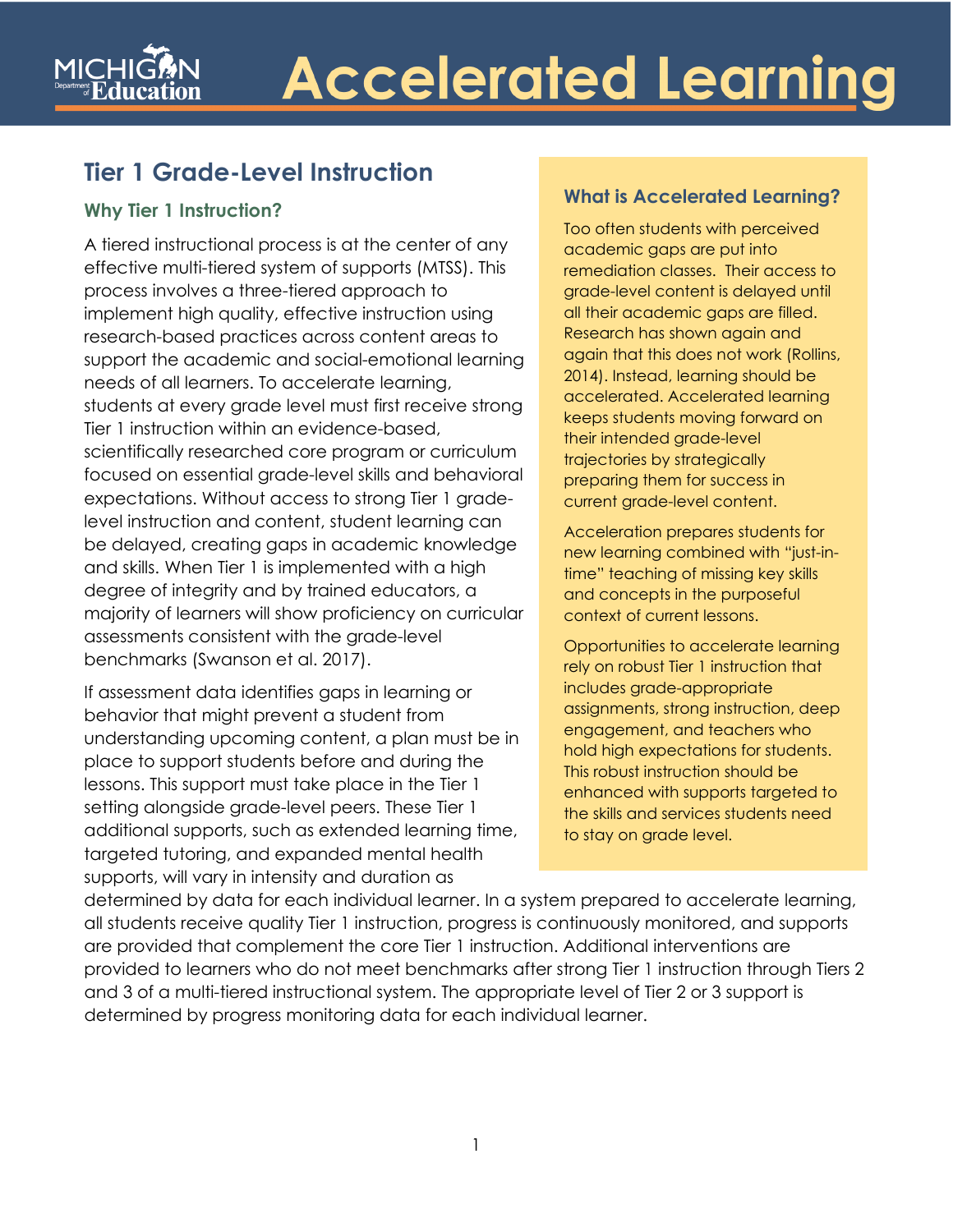## **Characteristics of High-Quality Tier 1 Instruction**

#### **High-quality curricular materials that are aligned to the essential skills and concepts outlined in the Michigan academic standards.**

- High quality curricular materials are based on research and reflect coherent, connected learning pathways.
- The curricular materials include relevant, culturally-sensitive, and grade-appropriate assignments and tasks.
- Curricular materials include formative and interim assessments that provide teachers with actionable information to align with classroom assignments.

#### **Learning opportunities are engaging, culturally relevant, and personalized.**

- Teachers use active learning strategies, such as cooperative learning and projectbased learning.
- Teachers use a range of inquiry-based, experiential learning tasks and activities to help all students deepen their understanding of what they are learning and why they are learning it. The school's curriculum and educator's instruction provide opportunities for students to develop critical thinking and reasoning skills, problem-solving competencies, and technology proficiencies.
- The school and teachers hold high expectations for students and believe they can meet grade-level standards.
- Teachers work closely with students to help them monitor and direct their own progress.
- The school personalizes learning, customizing for each student's strengths, needs, skills and interests, including the flexible use of time to meet student academic and social goals.
- The school provides accommodations to ensure Tier 1 is accessible to all students.

### **Student progress is monitored purposefully at regular intervals to determine the supports needed in addition to Tier 1 instruction.**

- School staff consistently assess and monitor progress on all indicators of student success to ensure progress and make necessary changes to Tier 1 instruction in a timely manner.
- Teachers use a range of results from diagnostic, formative, and summative assessments to monitor student progress, provide timely feedback, and adjust teaching-learning activities to maximize student progress.
- The school uses a balanced approach to formative and summative assessments that provide reliable and developmentally appropriate information about student learning.
- The school implements a proactive approach to support each student's social, emotional, physical, and academic needs outside of regular Tier 1 instruction, including extended learning time, targeted tutoring, and expanded mental-health supports.

### **Assessing Needs**

Research indicates that 75-80% of learners should reach successful levels of competency through Tier 1 alone (Shapiro, 2008). When these outcomes are not reached, schools may need to reevaluate their strategies and use data to answer several questions.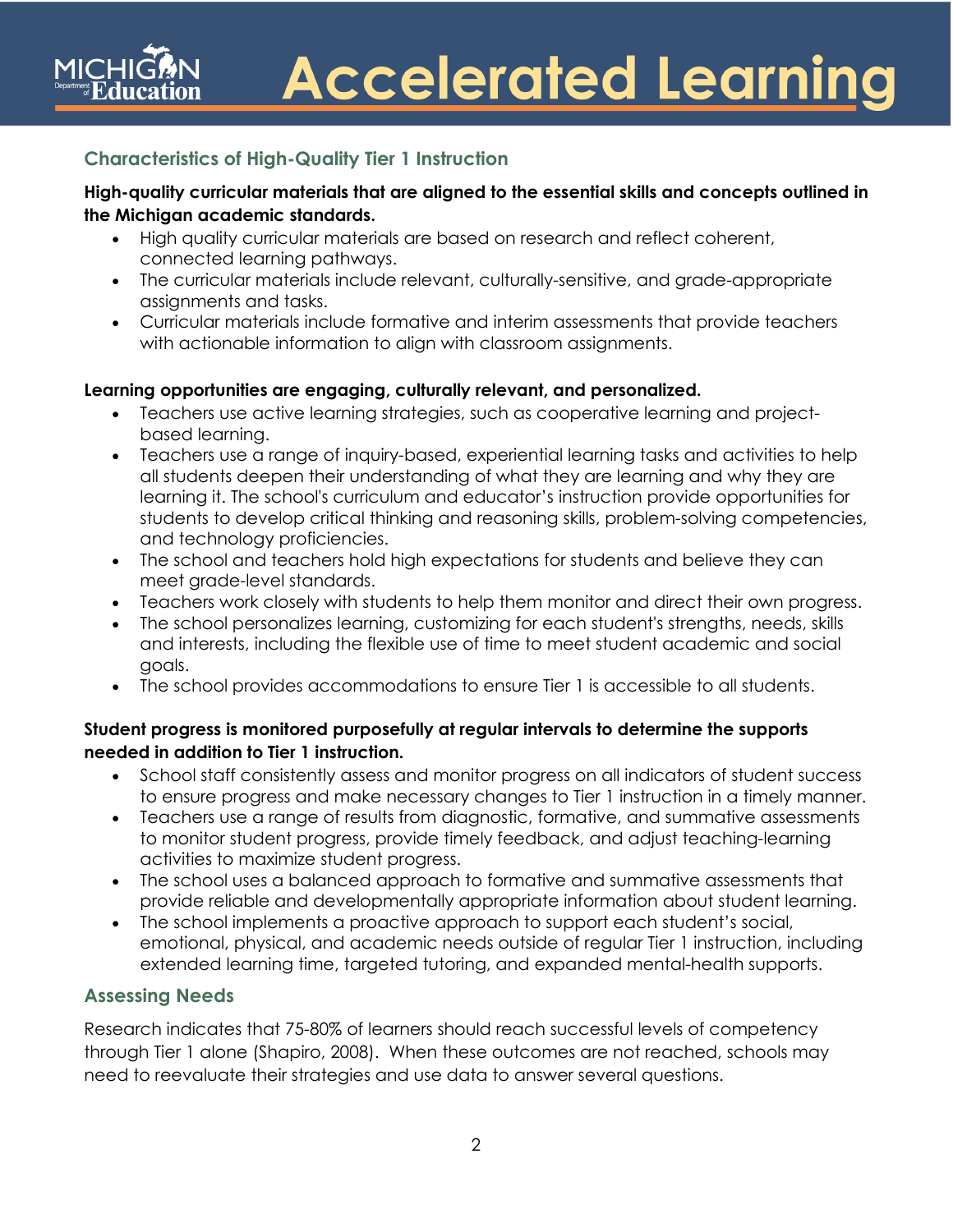*What are the biggest areas of instructional need across grade levels and content areas based on data?*

- Assessment data should be disaggregated by student populations and reviewed across all content areas and grade/age levels. Data should include results from interim and summative assessments as well as data from classroom formative assessments.
- If fewer than 75% of students are not reaching grade-level proficiency consistently within and across grade levels, then the school or district should determine strategies that are needed to improve student success.

*What evidence-based strategies and curricular materials have been used for instruction and found effective?* 

- Analysis of current instructional practices and curriculum across all content areas has been found effective, as well as taking inventory of initiatives to gauge effectiveness.
- High quality, engaging, and culturally relevant curricular materials and trainings are available to teachers.
- Implementing a proactive approach to identifying each student's social, emotional, physical, and academic needs and designing coordinated, targeted supports so that students can access the grade-level curriculum has been effective.
- Consistent assessing and progress monitoring on all indicators of student success to ensure student progress is essential.

*Does the school have a defined set of schoolwide behavioral expectations? Does the school include behavioral expectations as part of instruction and MTSS implementation?*

• Answering these questions involves looking at schoolwide behavioral and social-emotional support practices as an integrated system with academic instruction. Data could include

# **What does grade level mean?**

For most students, their grade-level learning trajectories are tied to age. With strong Tier 1 instruction, including regular benchmark assessments to measure grade-level skills and concepts, 75-80% of students should move through each grade with little to no extra support. There are students, however, whose learning trajectories are not tied to age. Some students advance through grade-level content quickly and are ready to move on earlier than others. Other students, including students with disabilities, may need more time to move through grade-level content or may be working on content for a different grade or age level. Students with more significant disabilities may have alternate curricula aligned to their individual needs and post-school goals. Educators must recognize that some students are on different Tier 1 learning trajectories and must be prepared to provide the appropriate level of Tier 1 instruction. There is a strong tendency to remediate perceived learning gaps and **delay access** to grade-level work until all the missing learning is remediated. Research shows this approach moves students backwards and continues to widen the academic gap between students who are being remediated and their grade-level peers (Rollins, 2014). Therefore, schools must purposefully monitor the learning needs of all students to ensure they are challenged, engaged, and empowered by their learning experiences.

discipline records and reviewing behavioral policies. After the information is gathered, identify the greatest need, and prioritize.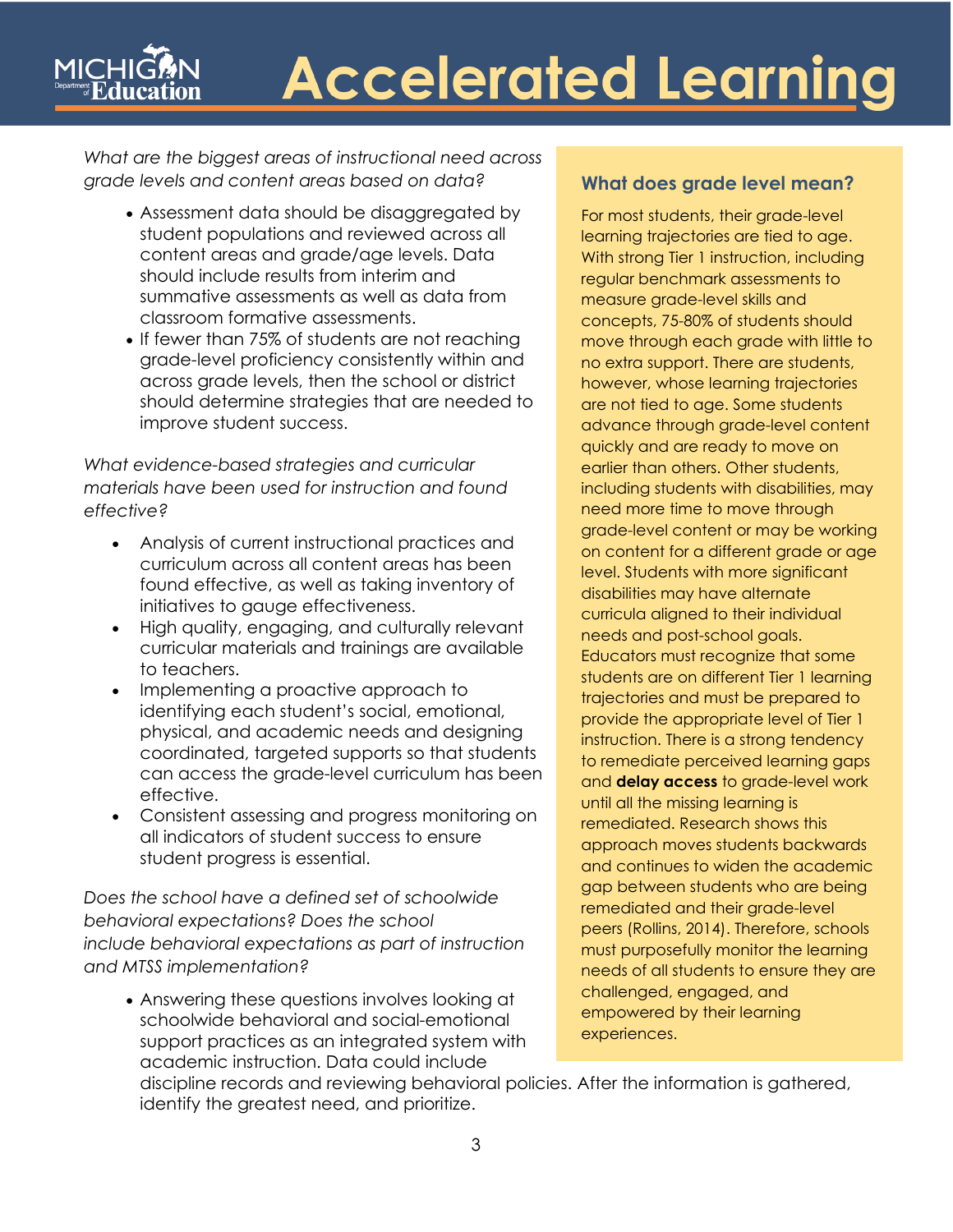# **Getting Started with Tier 1 Grade-Level Instruction**

Review the MDE Multi-Tiered System of Supports (MTSS) Practice Profile The [MDE Multi-Tiered System of Supports Practice Profile](https://www.michigan.gov/documents/mde/MDE_MTSS_Practice_Profile_5.0July2020_ADA_700696_7.pdf) outlines actions to be taken by educators and leaders when implementing tiered instruction. These actions may help during planning to allocate funding toward improving Tier 1 instruction and include:

- Allocating resources equitably (e.g., fiscal, personnel, time, and facilities) to provide all learners with access to a tiered framework of instructional practices, interventions, and supports intended to meet the needs of the whole child.
- Ensuring time and resources are allocated to support high-quality professional learning for all district staff responsible for implementation of the data, systems, and practices in Tier 1 instruction and supports.

Ensure all teachers have access to high-quality, grade-appropriate curricular materials that are aligned to the essential skills and concepts outlined in the Michigan academic standards.

Ensure all teachers know how to implement learning opportunities that are engaging, culturally relevant, and personalized.

Use the Michigan Integrated Continuous Improvement Process (MICIP)

MICIP should be used by districts in planning for and implementing an accelerated instructional model. Consider "Implementing Tier 1 Instruction" as a goal in the district's continuous improvement plan.



# **Funding Sources for Tier 1 Instruction**

### *Federal Funding*

The Every Student Succeeds Act (ESSA) places an emphasis on high-quality instruction, professional development for teachers and other staff, and comprehensive learning supports based on the unique needs of the school community. ESSA promotes MTSS as a comprehensive continuum of systemic and evidence-based practices to support a rapid response to student needs with regular observation to facilitate data-based instructional decision making.

### [Title Funds](https://www.michigan.gov/mde/0,4615,7-140-81376_51051---,00.html)

Title funds can be used to support personnel, training, and instructional materials. [Regional consultants at the Michigan Department of Education,](https://www.michigan.gov/documents/mde/OFS_Consultant_Map_-_July_29_2011_359492_7.pdf) as well as [special populations consultants,](https://www.michigan.gov/mde/0,4615,7-140-81376_51051---,00.html) can provide guidance on how to leverage title funds to implement MTSS and provide quality tiered instruction.

### [Pandemic Relief](https://www.michigan.gov/mde/0,4615,7-140-5236-528117--,00.html) Grants (ESSER I, II, and III; GEER)

These funds provide for a variety of emergency relief to address the impact of COVID-19 on student learning, health, safety, and wellness. These funds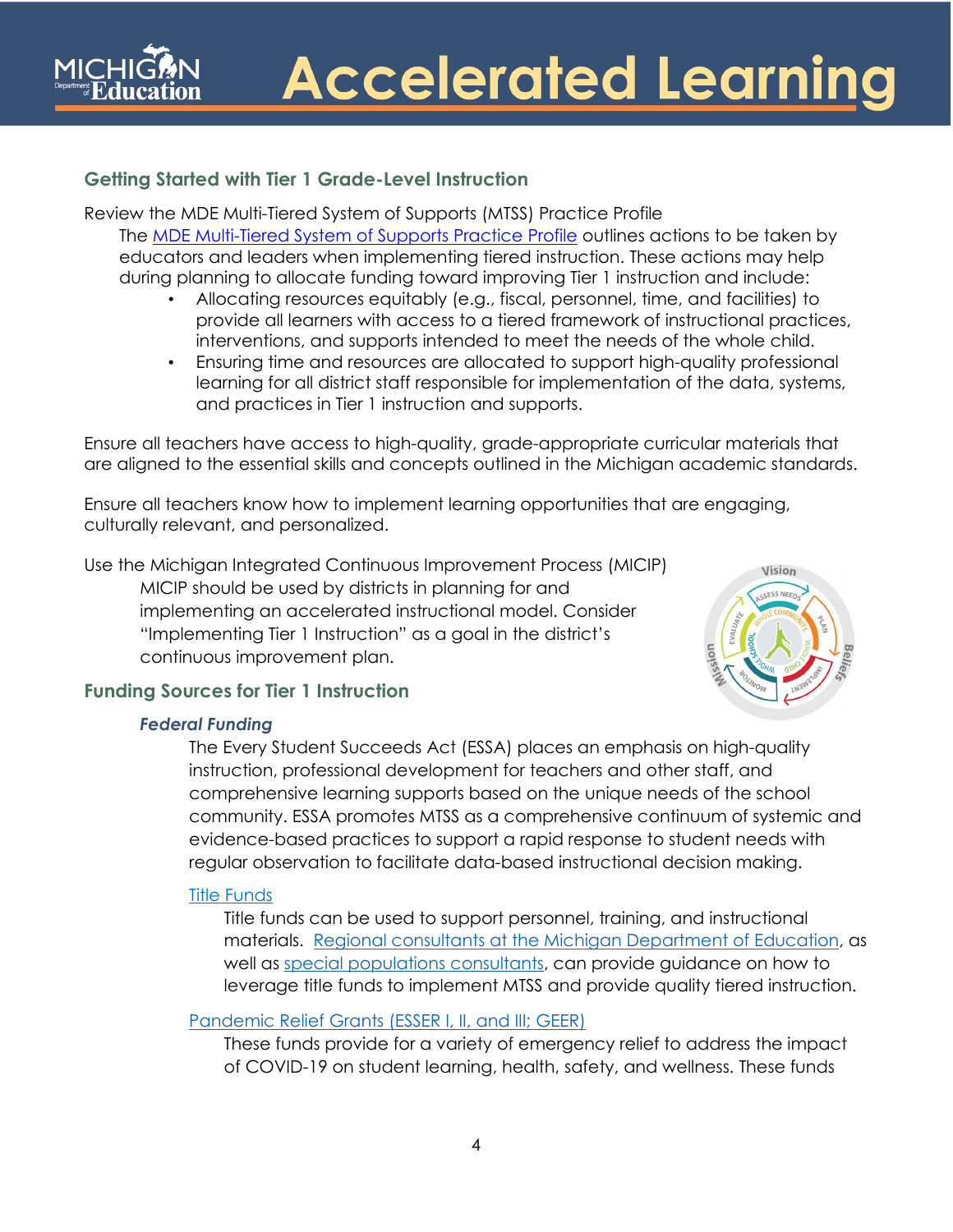

can be used to support personnel, training, and instructional materials, as well as academic, social, emotional, and behavioral health supports.

#### *State Aid Funding*

#### [Section 31a At-Risk](https://www.michigan.gov/mde/0,4615,7-140-81376_51051-43638--,00.html)

Although not available for use with all students, the focus of Section 31a is to reduce chronic absenteeism and ensure eligible at-risk students demonstrate proficiency in 3rd grade English language arts, 8th grade mathematics, and 11<sup>th</sup> grade career and college readiness. Schools using 31a funds are required to implement an MTSS framework that includes the five essential components listed in the [MDE MTSS Practice Profile.](https://www.michigan.gov/documents/mde/MDE_MTSS_Practice_Profile_5.0July2020_ADA_700696_7.pdf)

#### [Section 35a\(5\) Additional Instructional Time](https://www.michigan.gov/mde/0,4615,7-140-28753_74161-367703--,00.html)

This funding source can be used to provide additional instructional time for students who need additional supports and interventions to read at grade level.

#### [Section 41 Bilingual Funds](https://www.michigan.gov/documents/mde/EL_Specific_Funding_Sources_Guidance_665234_7.docx)

This funding source can be used to target additional language acquisition instruction, materials, and supports to students identified at proficiency levels below 3.9 on the WIDA ACCESS for English learners. Funding through section 41 should be aligned to MTSS being implemented by the district.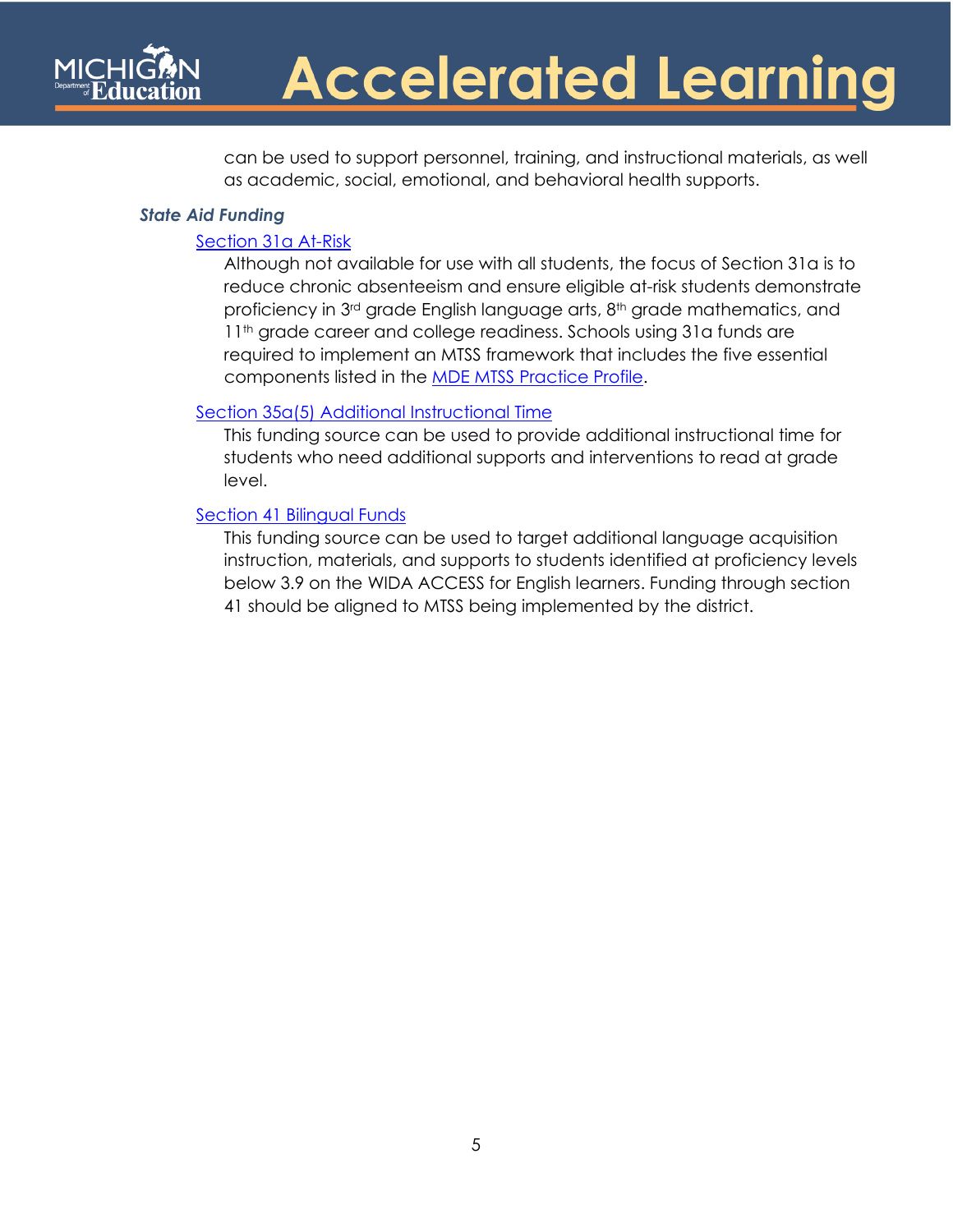### **References and Additional Resources**

ASCD. (n.d.). Whole Child. Retrieved from<http://www.ascd.org/whole-child.aspx>

- Bakshi, S., & Steiner, D. (2020, June 26). Acceleration, not remediation: Lessons from the field. Retrieved from Flypaper/The Thomas B. Fordham Institute: [https://fordhaminstitute.org/national/commentary/acceleration-not-remediation](https://fordhaminstitute.org/national/commentary/acceleration-not-remediation-lessons-field)[lessons-field](https://fordhaminstitute.org/national/commentary/acceleration-not-remediation-lessons-field)
- Chard, D. J. (2012). Systems impact: Issues and trends in improving school outcomes for all learners through multitier instructional models. Intervention in School and Clinic, 48(4), 198–202. [https://doi.org/10.1177%2F1053451212462876.](https://doi.org/10.1177%2F1053451212462876)
- Denton, C. "High-Quality Classroom Instruction." Classroom Reading Instruction | RTI Action Network, 2021, [www.rtinetwork.org/essential/tieredinstruction/tier1/highquality.](http://www.rtinetwork.org/essential/tieredinstruction/tier1/highquality)
- The Acceleration Imperative. (2021, March). Retrieved from CAO Central Wiki: [https://caocentral.wiki](https://caocentral.wiki/)
- Fuchs, D., Fuchs, L. S., & Compton, D. L. (2012). Smart RTI: A next-generation approach to multilevel prevention. Exceptional Children, 78(3), 263–279.
- Fuchs, L. S., & Vaughn, S. (2012). Responsiveness to-intervention: A decade later. Journal of Learning Disabilities, 45(3), 195-203. [https://doi.org/10.1177%2F0022219412442150.](https://doi.org/10.1177%2F0022219412442150)
- Kurz, Alexander. 2018. Confronting the Known Unknown: How the Concept of Opportunity to Learn Can Advance Tier 1 Instruction. Handbook of Accessible Instruction and Testing Practices. Cham: Springer International.135-56.
- Michigan Department of Education, (2020). [Michigan Department of Education Multi-Tiered](https://www.michigan.gov/documents/mde/MDE_MTSS_Practice_Profile_5.0July2020_ADA_700696_7.pdf)  [System of Supports Practice Profile vs 5.0,](https://www.michigan.gov/documents/mde/MDE_MTSS_Practice_Profile_5.0July2020_ADA_700696_7.pdf) Lansing, Michigan. [https://www.michigan.gov/documents/mde/MDE\\_MTSS\\_Practice\\_Profile\\_5.0July2020\\_A](https://www.michigan.gov/documents/mde/MDE_MTSS_Practice_Profile_5.0July2020_ADA_700696_7.pdf) DA 700696 7.pdf
- Michigan Department of Education Multi-Tiered System of Supports (MTSS) in Michigan's State School Aid Act 0f 1979 October 2020.

[https://www.michigan.gov/documents/mde/MTSS\\_in\\_State\\_School\\_Aid\\_Chart\\_October](https://www.michigan.gov/documents/mde/MTSS_in_State_School_Aid_Chart_October_2020_-_FINAL_716334_7.pdf) [\\_2020\\_-\\_FINAL\\_716334\\_7.pdf](https://www.michigan.gov/documents/mde/MTSS_in_State_School_Aid_Chart_October_2020_-_FINAL_716334_7.pdf) 

NASP. 2021. "ESSA and MTSS for Decision-Makers." National Association of School Psychologists (NASP), [https://www.nasponline.org/research-and-policy/policy-priorities/relevant](https://www.nasponline.org/research-and-policy/policy-priorities/relevant-law/the-every-student-succeeds-act/essa-implementation-resources/essa-and-mtss-for-decision-makers)[law/the-every-student-succeeds-act/essa-implementation-resources/essa-and-mtss-for](https://www.nasponline.org/research-and-policy/policy-priorities/relevant-law/the-every-student-succeeds-act/essa-implementation-resources/essa-and-mtss-for-decision-makers)[decision-makers](https://www.nasponline.org/research-and-policy/policy-priorities/relevant-law/the-every-student-succeeds-act/essa-implementation-resources/essa-and-mtss-for-decision-makers)